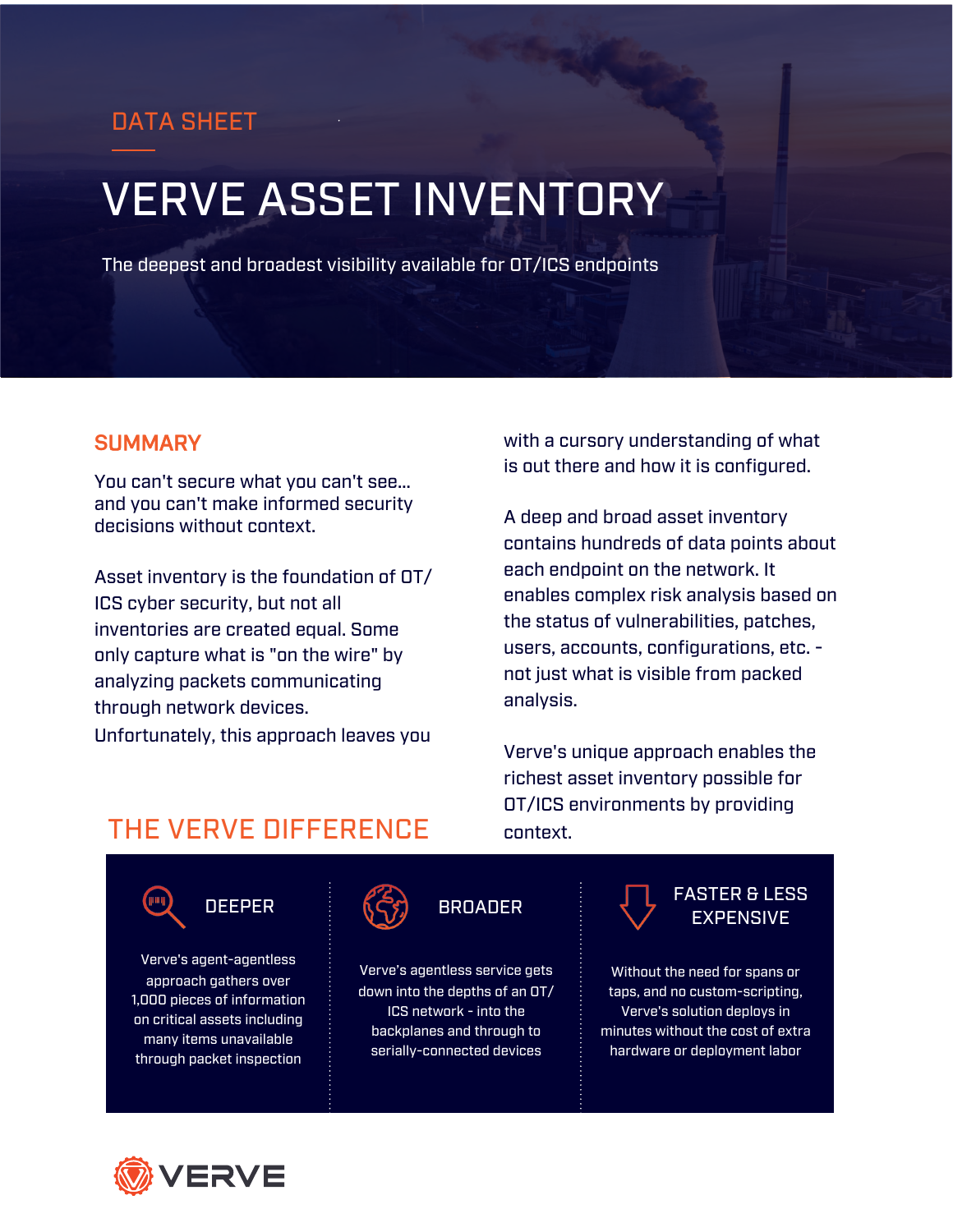### FEATURES

- 100% software based with no need for hardware, taps or span ports
- Full visibility into all IT & OT assets on all subnets
- Passive detection and identification
- Profiling gathers 1,000+ elements of information on configuration, installed software, firmware, patch status, etc.
- Easily adds new asset types
- Detection of new assets connected to networks, regardless of what's on the wire

#### **BENEFITS**

- Less expensive than network trafficbased solutions
- Faster to deploy due to software rather than hardware-based solutions
- Deeper detection and visibility into all subnets in complex, distributed OT networks
- Safer than NMAP or other scanning solutions
- Richer profiles due to OS software client and use of OEM protocols to query embedded devices



#### Verve's Depth of Asset Information vs. Packet Inspection Tools